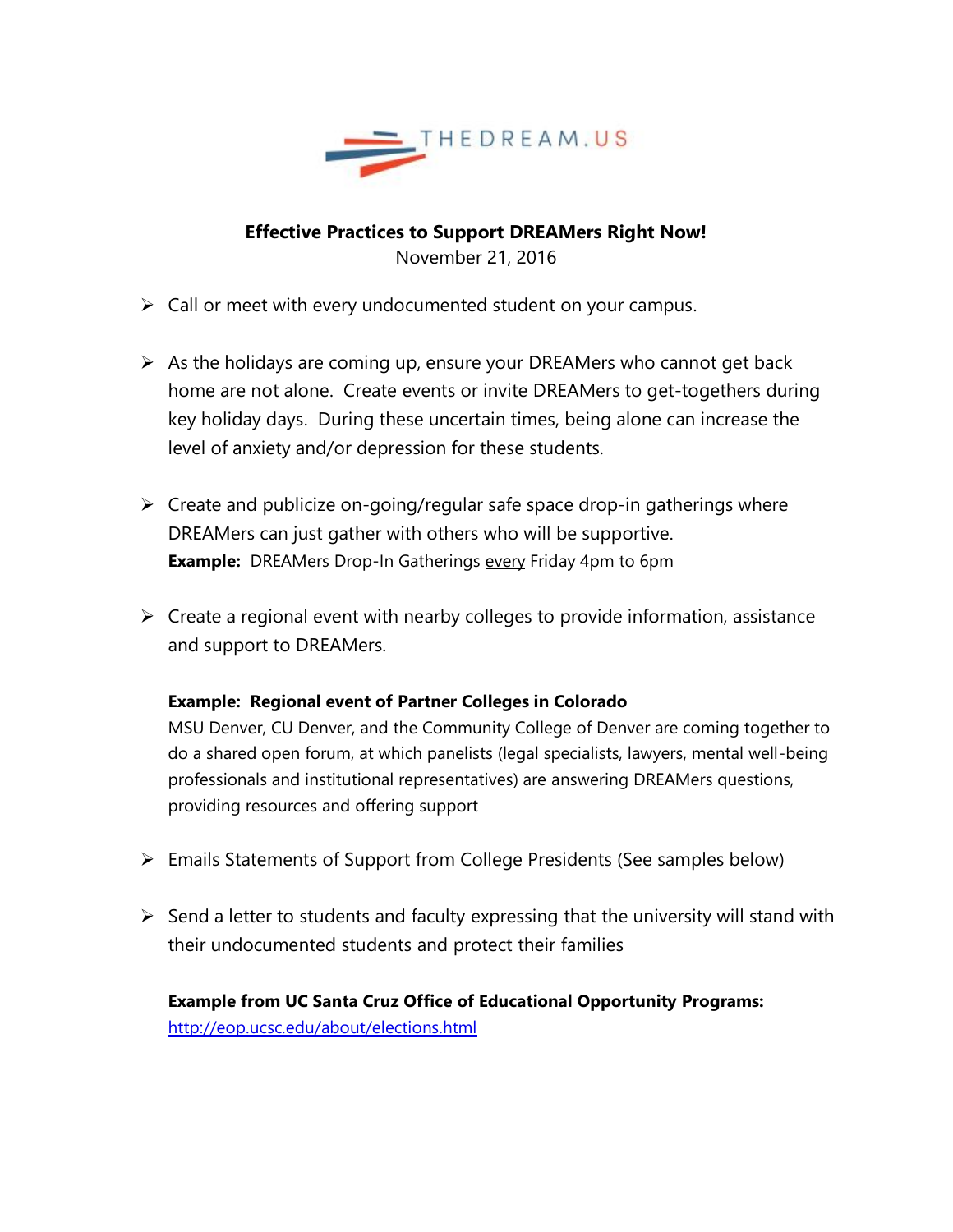$\triangleright$  Some colleges are declaring themselves to be sanctuary colleges. If your school decides to do the same, here are some samples statements: [http://www.reed.edu/reed\\_magazine/sallyportal/posts/2016/sanctuary](http://www.reed.edu/reed_magazine/sallyportal/posts/2016/sanctuary-college.html)[college.html](http://www.reed.edu/reed_magazine/sallyportal/posts/2016/sanctuary-college.html)

[http://roth.blogs.wesleyan.edu/2016/11/20/wesleyan-university-a-sanctuary](http://roth.blogs.wesleyan.edu/2016/11/20/wesleyan-university-a-sanctuary-campus/)[campus/](http://roth.blogs.wesleyan.edu/2016/11/20/wesleyan-university-a-sanctuary-campus/)

- $\triangleright$  Bring older DREAMer alumni or professionals who can serve as older peers/role models to speak with your DREAMer students. These older mentors can provide hope, resources, resiliency and meaning to the younger DREAMers.
- $\triangleright$  Create a safe space & build community: organize a "fall fiesta", pizza party, movie night or casino night with undocumented students to show that they are loved and not alone. For their mental health, it's extremely important that students are not isolated and have moments of distraction and relaxation.
- $\triangleright$  Provide financial support for immigration application fees. Students who qualify to apply for various forms of relief (e.g. legal permanent residency, U-Visa, Temporary Protected Status) need financial assistance.
- $\triangleright$  Provide legal services to undocumented students and their families. They need to know their rights and learn about the various types of relief they may be eligible for in these uncertain times.

**Example 1: UC Davis School of Law** (not a TheDream.US Partner College) Their [Undocumented Legal Services Center](https://law.ucdavis.edu/uc-undocumented/) provides students and their families legal advice and representation, legal support for informational and know-your rights sessions, legal support for campus clinics and workshops to assist with DACA and other immigration related relief, assistance.

 $\triangleright$  Provide legal assistance to DACA students who are studying abroad in the winter session.

**Example #2: Citizenship Now at CUNY** has assigned lawyers to represent DACA students studying abroad in the winter session before USCIS to request emergency Advanced Parole. This is in coordination with the campus study abroad staff who are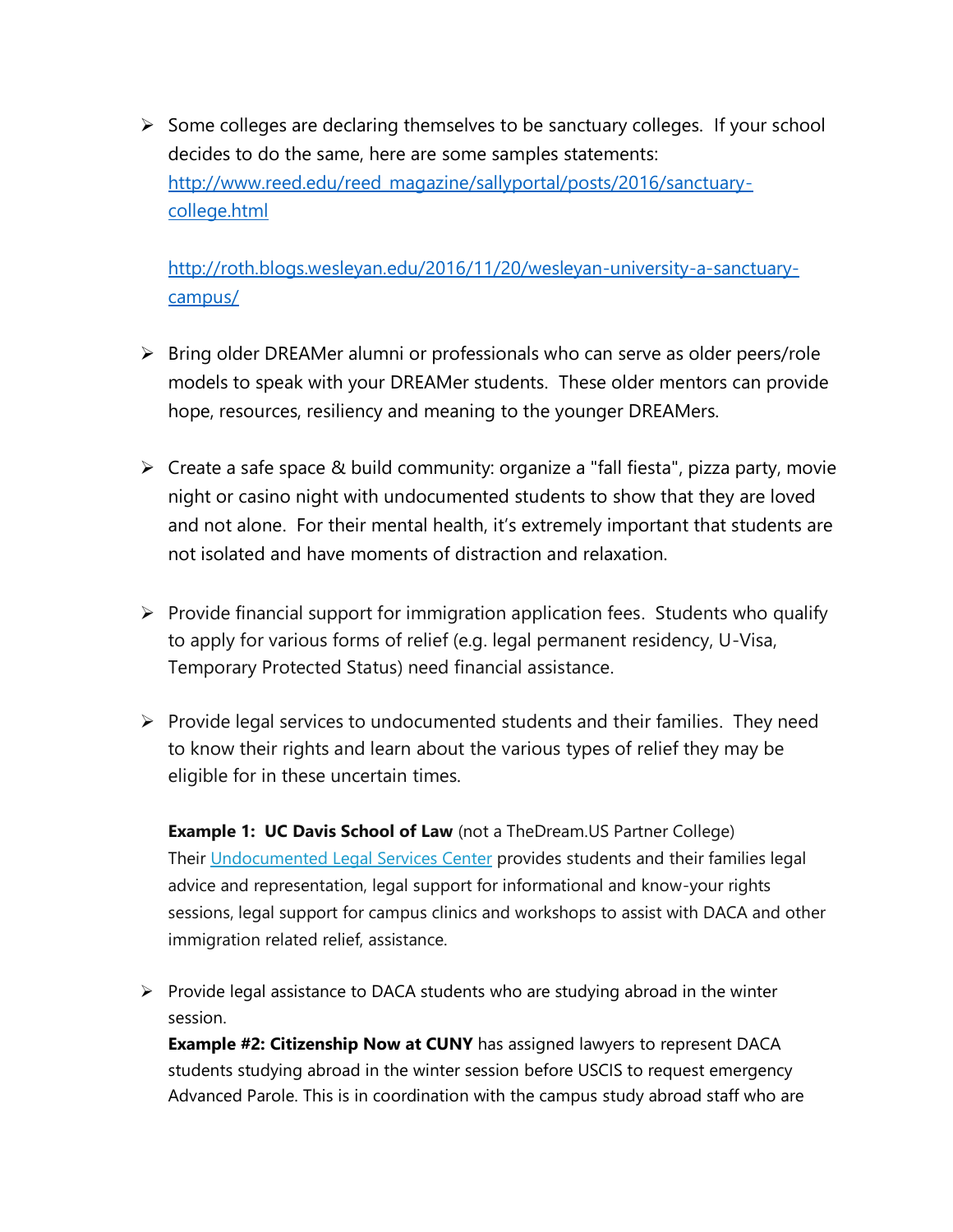making adjustments to the programs that would allow the students to return in the US no later than 1/19. If a student has any other immigration relief this legal entry back in the country will be critical.

# $\triangleright$  Share useful information with students.

Examples:

## **Advice on Advanced Parole**

[https://mydocumentedlife.org/2016/11/11/advice-regarding-advance-parole-after-the](https://mydocumentedlife.org/2016/11/11/advice-regarding-advance-parole-after-the-election-results/)[election-results/](https://mydocumentedlife.org/2016/11/11/advice-regarding-advance-parole-after-the-election-results/)

# **Advice on DACA**

[https://mydocumentedlife.org/2016/11/10/advice-regarding-daca-whats-next-from](https://mydocumentedlife.org/2016/11/10/advice-regarding-daca-whats-next-from-two-national-immigration-law-centers/)[two-national-immigration-law-centers/'](https://mydocumentedlife.org/2016/11/10/advice-regarding-daca-whats-next-from-two-national-immigration-law-centers/)

# **5 Important Things You Need To Know About DACA During a Trump Presidency**

[https://medium.com/@UNITEDWEDREAM/5-important-things-you-need-to-know](https://medium.com/@UNITEDWEDREAM/5-important-things-you-need-to-know-about-daca-during-a-trump-presidency-807db96132c3#.1336kkq95)[about-daca-during-a-trump-presidency-807db96132c3#.1336kkq95](https://medium.com/@UNITEDWEDREAM/5-important-things-you-need-to-know-about-daca-during-a-trump-presidency-807db96132c3#.1336kkq95)

# · **5 Cosas Importantes Que Necesitas Saber Sobre DACA Durante La Presidencia de Trump**

[https://medium.com/@UNITEDWEDREAM/5-cosas-importantes-que-necesitas-saber](https://medium.com/@UNITEDWEDREAM/5-cosas-importantes-que-necesitas-saber-sobre-daca-durante-la-presidencia-de-trump-20d392445566#.m3w3nrthm)[sobre-daca-durante-la-presidencia-de-trump-20d392445566#.m3w3nrthm](https://medium.com/@UNITEDWEDREAM/5-cosas-importantes-que-necesitas-saber-sobre-daca-durante-la-presidencia-de-trump-20d392445566#.m3w3nrthm)

# · **Know Your Rights: Everyone Has Certain Basic Rights, No Matter Who Is President (Available in Spanish and Chinese)**

[https://www.nilc.org/issues/immigration-enforcement/everyone-has-certain-basic](https://www.nilc.org/issues/immigration-enforcement/everyone-has-certain-basic-rights/)[rights/](https://www.nilc.org/issues/immigration-enforcement/everyone-has-certain-basic-rights/)

· **New Questions and Answers About DACA Now hat Trump Is President-Elect** <https://www.nilc.org/issues/daca/daca-after-trump-q-and-a/>

- $\triangleright$  Assign an administrative office the responsibility for counseling DACA students on their educational situation.
- $\triangleright$  In the event of arrest, imprisonment, and deportation, or due to student reluctance to travel to or appear on campus, have in place arrangements for online continuation of their degree programs.
- $\triangleright$  Publicize and ramp up mental health and hotline services and stress that these are strictly confidential.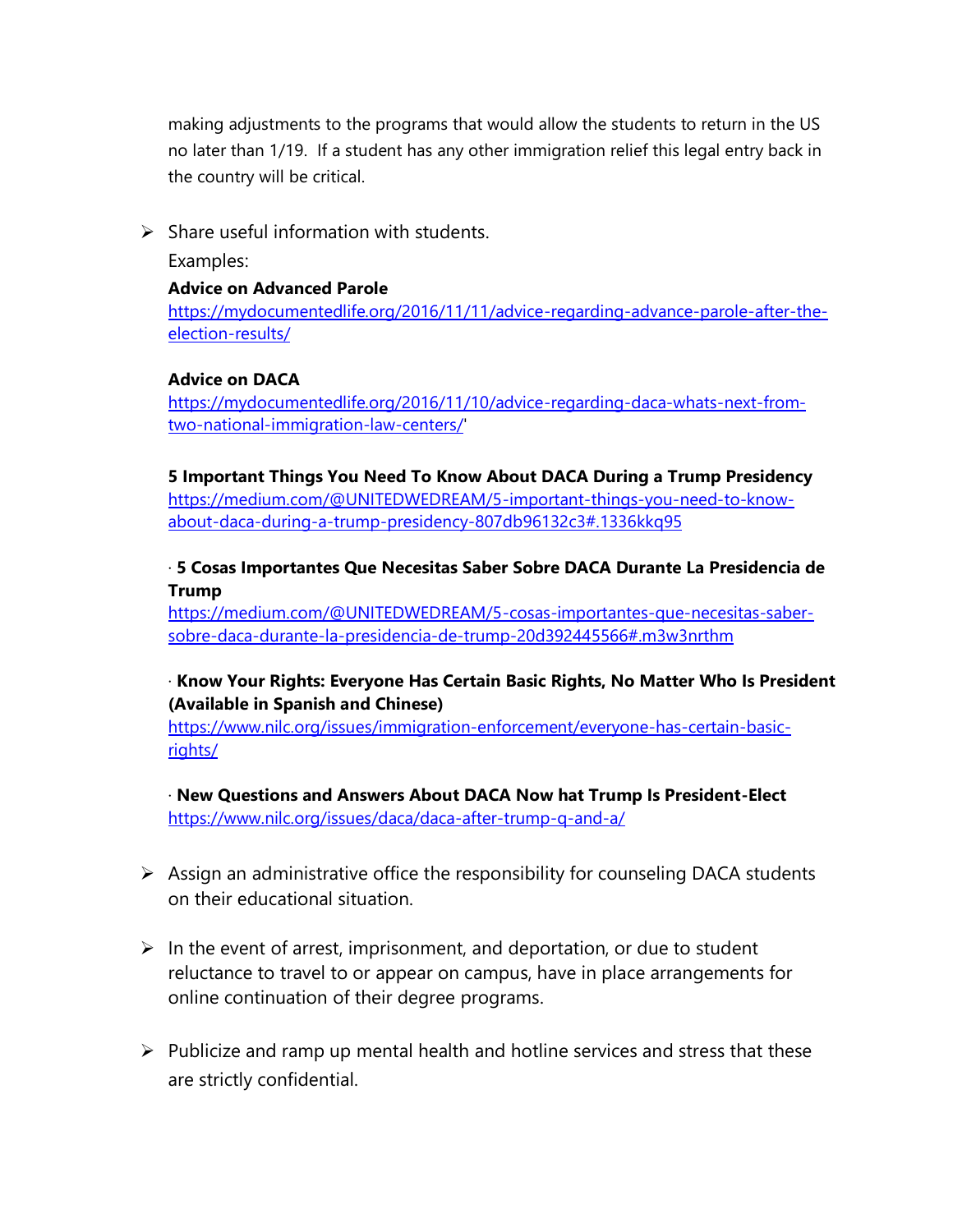- $\triangleright$  Here are some helpful organizations for mental health issues:
	- Crisis Text Line [http://www.crisistextline.org](http://www.crisistextline.org/)
	- National Suicide Prevention Lifeline: 1-800-273-TALK (8255)
	- The Trevor Project [http://www.thetrevorproject.org](http://www.thetrevorproject.org/)
	- $\triangleright$  To Write with Love On Their Arms [https://twloha.com](https://twloha.com/)
	- $\triangleright$  Youth Suicide Prevention Program (information on youth suicide) [http://yspp.org/about\\_suicide/statistics.htm](http://yspp.org/about_suicide/statistics.htm)
	- $\triangleright$  See Memo from the Children's Hospital of Chicago on the "Significant Impact of the Presidential Election on Youth Health and Well-Being" at the end of this document
- $\triangleright$  Provide campus harassment hotline and encourage students to report incidences of harassment
- Do #YoureNotAlone social media campaign
- $\triangleright$  Host an on-campus Townhall or DACA MASS
- Hold a "We've got your back" Vigil (have mentors/counselors stand up behind the Scholars as a symbolic gesture)
- $\triangleright$  Have a meeting with Scholars with counseling services joining the meeting
- $\triangleright$  Take students out to eat or do something fun and get their minds off of the issues
- $\triangleright$  Engage other multi-cultural orgs on campus to help create awareness (some undocumented students have faced insensitive "jokes/comments" about being deported)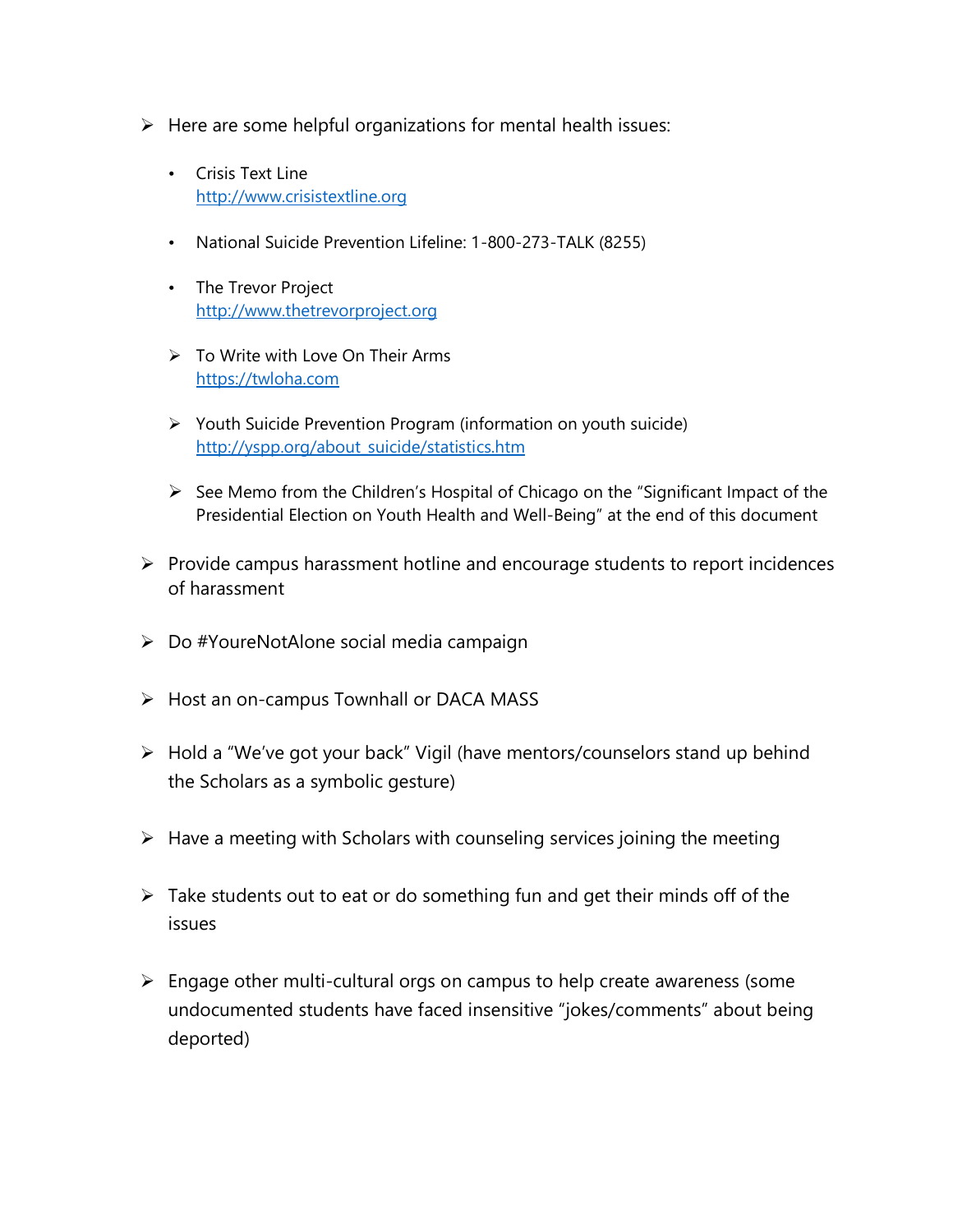- Translate key messages to Spanish and other languages and encourage Scholars to share these with their parents
- $\triangleright$  Encourage students to complete the term and then they can re-assess with their families what is right for them
- Hold a "Unity Support" meet and allows students to express their emotions, worries
- $\triangleright$  Trinity Reacts video gave students an opportunity to express their emotions [http://www.trinitydc.edu/connect/2016/11/10/trinity-reacts-to-the-2016](http://www.trinitydc.edu/connect/2016/11/10/trinity-reacts-to-the-2016-election/) [election/](http://www.trinitydc.edu/connect/2016/11/10/trinity-reacts-to-the-2016-election/)

# **See Following Pages for Examples**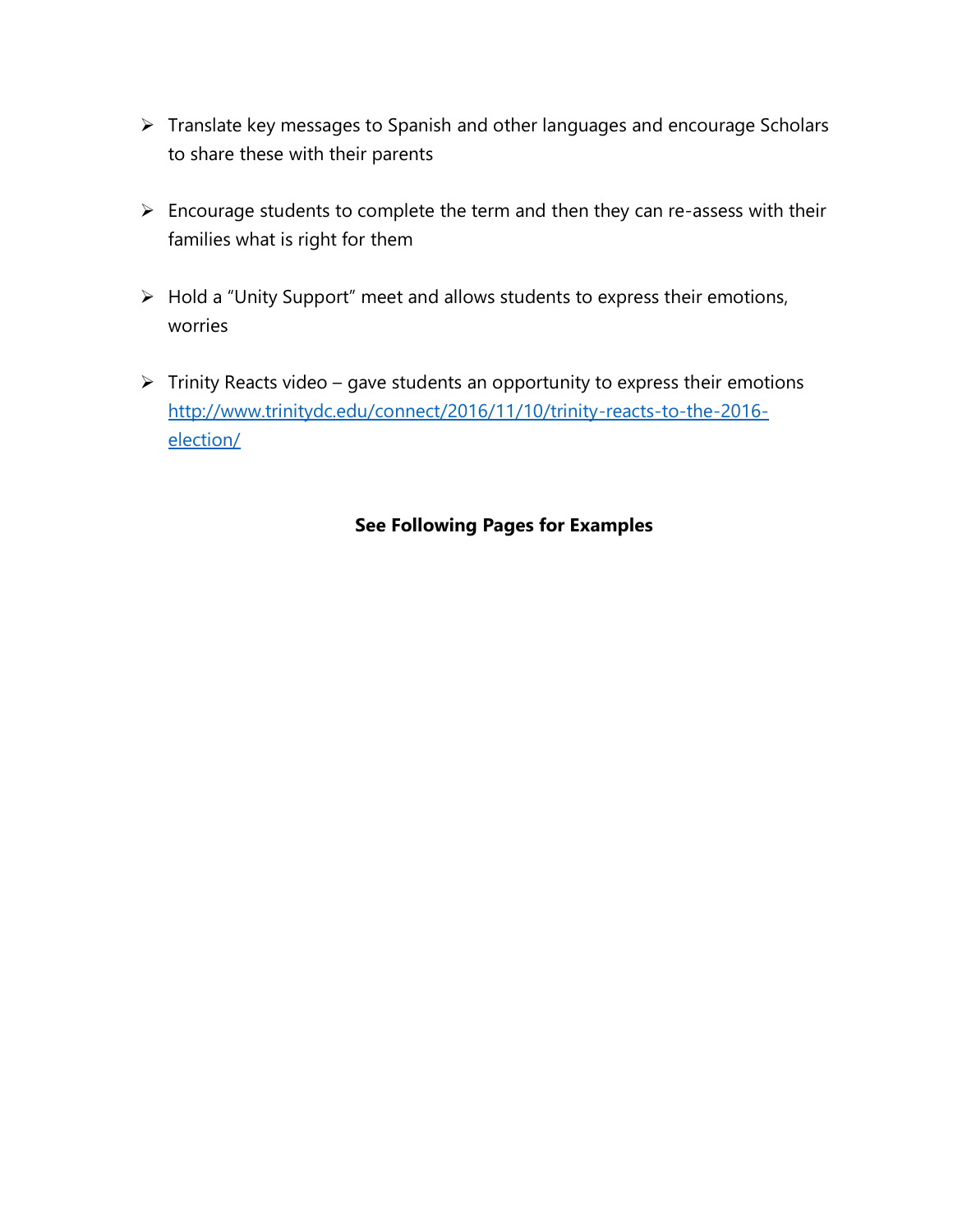**From:** [all-employees-bounces@lists.sonoma.edu](mailto:all-employees-bounces@lists.sonoma.edu) **On Behalf Of** Sonoma State University **Sent:** Friday, November 18, 2016 9:54 AM

**To:** [all-seawolves@lists.sonoma.edu;](mailto:all-seawolves@lists.sonoma.edu) [all-employees@lists.sonoma.edu](mailto:all-employees@lists.sonoma.edu)

**Subject:** Statement from President Judy K. Sakaki: Respect, Inclusivity and Safety at Sonoma State



November 18, 2016

At Sonoma State we seek to foster a campus environment in which all people are respected – an environment that is safe and welcoming for everyone. All of us in the Sonoma State community must be able to study, teach, live and work on campus without being harassed or denigrated on the basis of racial/ethnic background, religion, political views, LGBTQ identification or immigration status, to name a few categories. I was very heartened that the large student protest last Wednesday evening was civil and respectful. However, I have also heard of possible incidents of harassing behavior based upon group identity. Threats, intimidation and harassment have no place on our campus, and such conduct that endangers the health or safety of another community member can be subject to disciplinary action. If you encounter or witness an incident of hate or harassment, please contact Student Affairs or Human Resources regarding the behavior of a student or employee, respectively [\(http://www.sonoma.edu/crvd/\)](http://www.sonoma.edu/crvd/). For potential hate crimes please contact Police and Parking Services [\(https://www.sonoma.edu/ps/police/\)](https://www.sonoma.edu/ps/police/).

I also want to specifically address concerns voiced by some of our undocumented students. First, the federal election results do not change a number of important state laws that create equitable opportunity, including in-state tuition eligibility (AB 540 and AB 2000), and California and CSU institutional financial aid eligibility (AB 131 and AB 130). Second, I remain committed to securing funds for an undocumented student resource center that addresses the particular kinds of legal, academic and co-curricular needs of our undocumented students. Third, consistent with Chancellor White's remarks this week at the Board of Trustees meeting, at Sonoma State we are committed to an environment where community members should not worry about interacting with or reporting crimes to Police and Parking Services due to fears connected to Immigration and Customs Enforcement (ICE). At Sonoma State we uphold CSU policy directing, unless contravened by the California Government Code or required by law, that:

1) Sonoma State will not enter into agreements with state or local law enforcement agencies,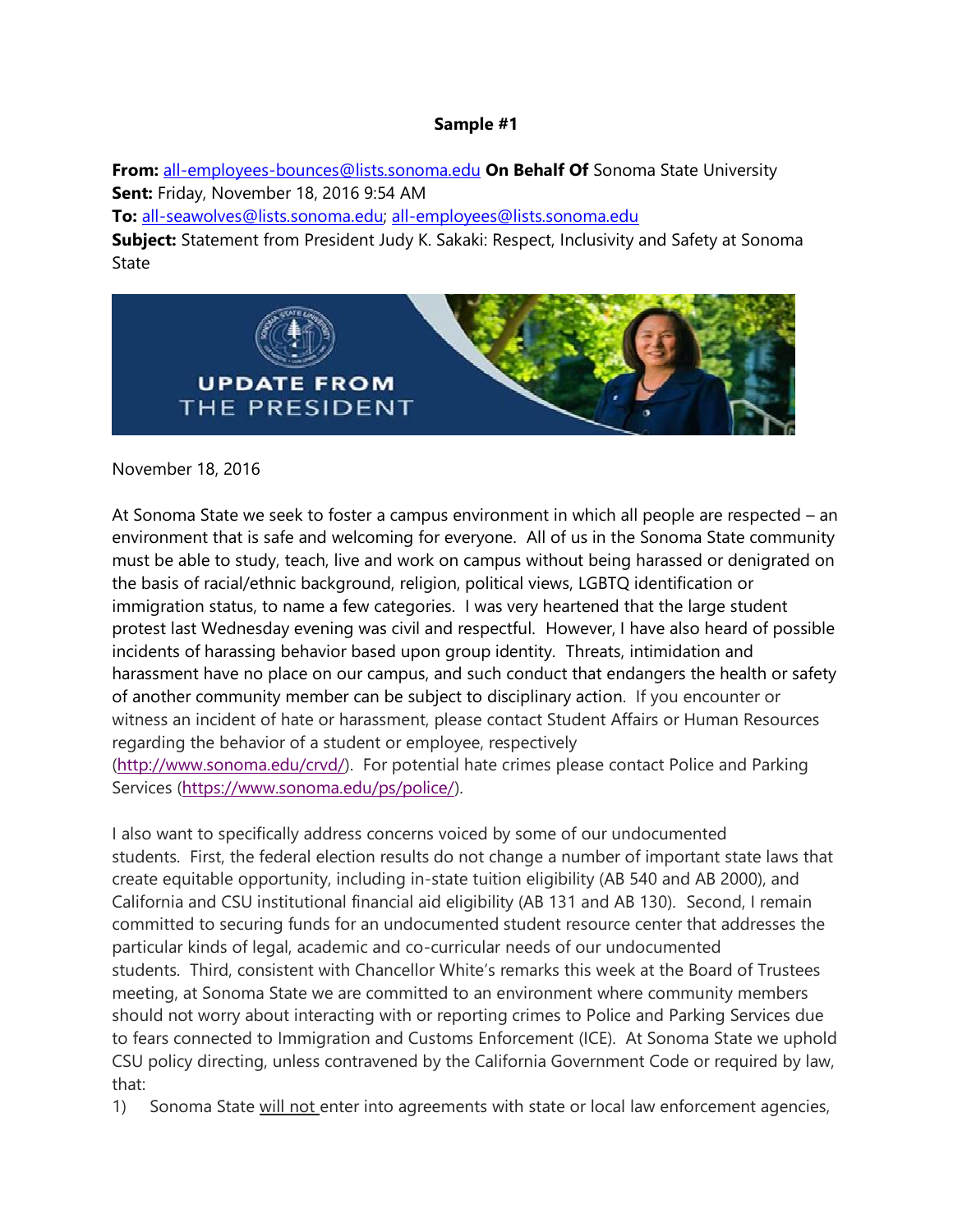Homeland Security or any other federal department for the enforcement of federal immigration law;

- 2) Sonoma State police will not honor immigration hold requests;
- 3) Sonoma State police do not contact, detain, question or arrest individuals solely on the basis of being -- or suspected of being – a person that lacks documentation.

We have a responsibility to ourselves and others to maintain a campus climate of respect, inclusion and safety. We are stronger because of our diversity of backgrounds, opinions and ideas. Let us continue to learn from and with each other in the spirit of openness, cooperation and collaboration. In closing, I leave you with the *Seawolf Commitment*, which reflects ethical principles that are fast becoming part of the fabric of student life at Sonoma State:

As a Seawolf... I will conduct myself with INTEGRITY in my dealings with students, staff, and faculty. I will RESPECT the rights and dignity of others. I will strive for EXCELLENCE in my academic work and relationships. I will accept the RESPONSIBILITY to conduct myself as an ethical member of my community. As a Seawolf, I Will Commit Myself to the Highest Ethical Standards

Respectfully,

President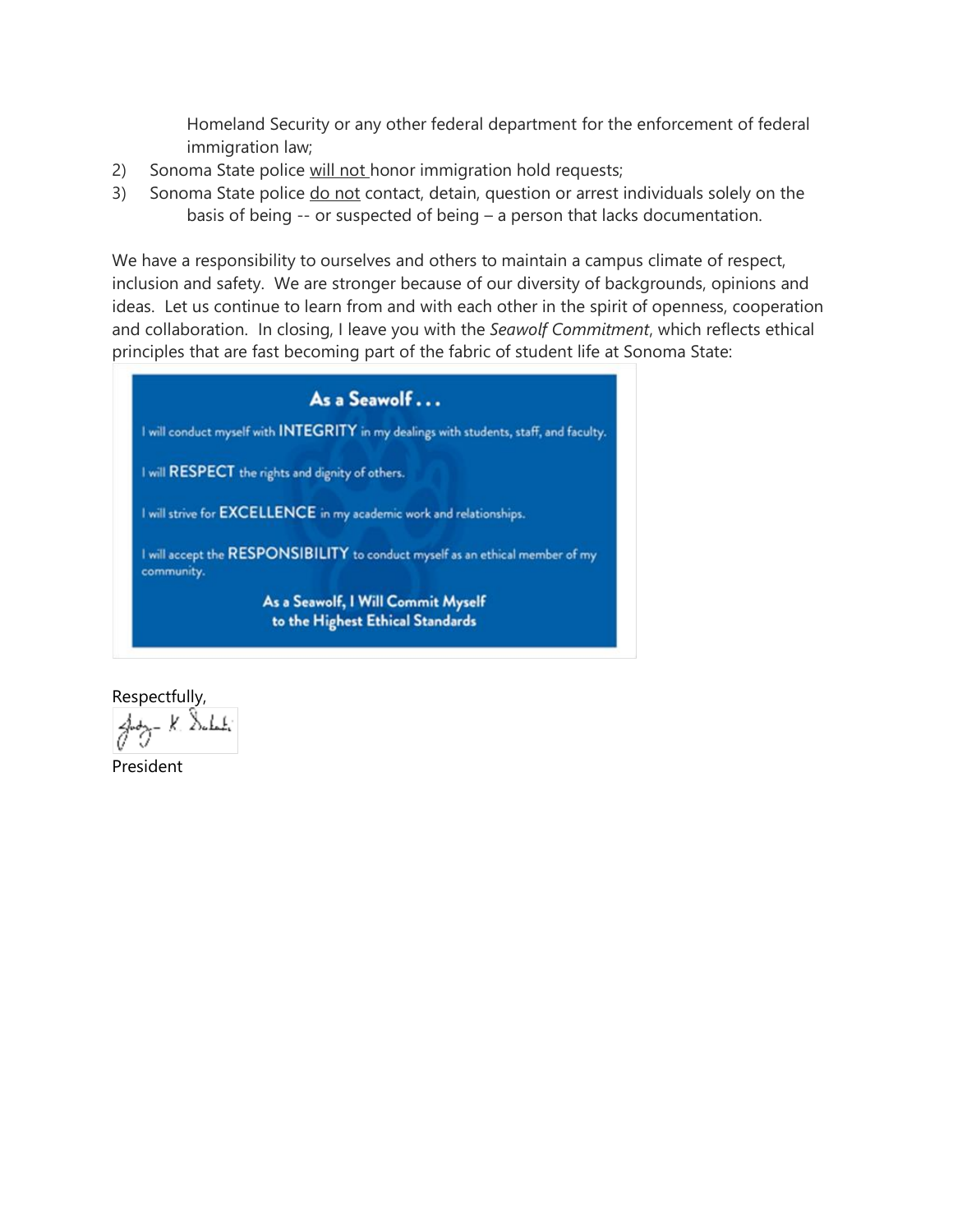**From:** Jordan, Steve [\[mailto:stevejordan@msudenver.edu\]](mailto:stevejordan@msudenver.edu) **Sent:** Thursday, November 10, 2016 3:36 PM **To:** All Employees restricted use list **Subject:** A post-election message

Dear members of the MSU Denver community,

Many of us are still processing Tuesday's national election, and the next few days are likely to be filled with high emotion and, for many, anxiety. I want to affirm that MSU Denver is a place where we can hold deep divisions in opinion, but treat each other with respect and affection. Open, honest, civil debate on differing viewpoints, ideas and issues is a cornerstone of higher education and our democracy. I trust that our post-election conversations—in and out of the classroom—will demonstrate our capacity to listen to each other and respect the diversity of opinions and emotions we have.

I also want to ensure you that nothing in the national election changes MSU Denver's commitment to its core values of community, access, diversity and respect, nor does it change our commitment to support to all members of our community. We must also remind ourselves that election rhetoric is a long way from actual policy, and that we hold all members of our community--with or without documentation, regardless of immigration status or religious affiliation—as full and protected members, and I want to take this opportunity to affirm my unqualified commitment to policies and practices that support their participation in our academic community. And, we have no intention of ever abandoning these commitments.

President Obama, President-elect Trump and Secretary Clinton have all called for unity. Let us join them.

Sincerely, Stephen M. Jordan, Ph.D. President - Metropolitan State University of Denver

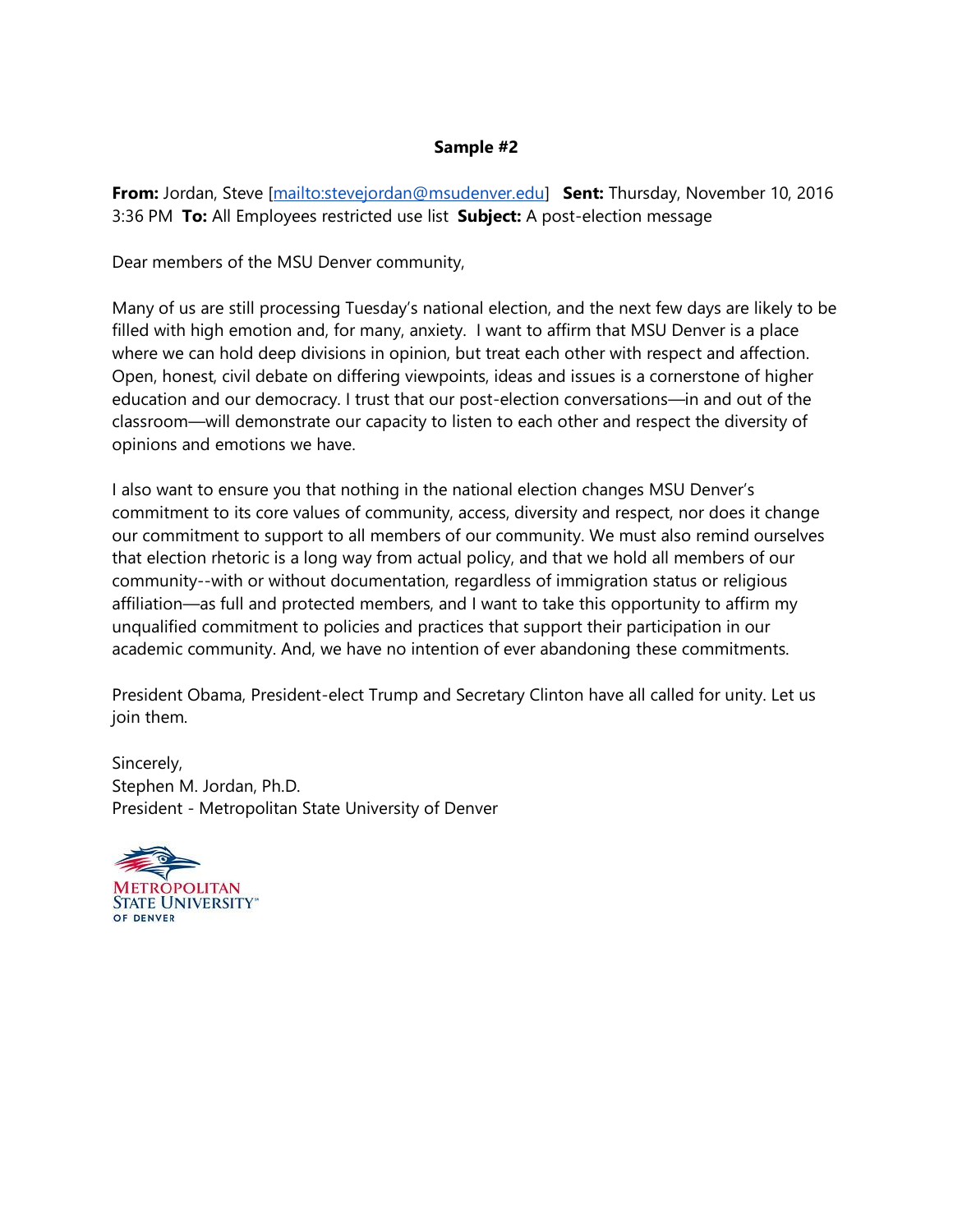**From:** Donna L. Freeman **Sent:** Friday, November 11, 2016 11:36 AM **To:** [mhernan2@cbu.edu](mailto:mhernan2@cbu.edu) **Cc:** Paul Haught; Anne H. Kenworthy **Subject:** Message from President John Smarrelli Jr., Ph.D. **Importance:** High



In the wake of our recent presidential election, I am aware that many of our Dreamers are very concerned about their future. Please know that I am fully committed to you and your families and will do everything in my power to support you and ensure your safety and well-being.

Please join us on Monday, November 14 in Spain Auditorium at 1:00 p.m. for an opportunity to openly voice your concerns. Dr. Paul Haught, Vice President for Academics and Student Life, and Dr. Anne Kenworthy, Vice President for Enrollment Management, will be there to discuss and address them with you.

You are among the most exceptional, accomplished, and inspiring students we have had the honor to welcome into our community. You are a valuable part of CBU, you are part of our family, and you have a home with us.

With appreciation,

John Smarselle Ja-

**John Smarrelli Jr., Ph.D.** President Christian Brothers University 650 East Parkway South Memphis, TN 38104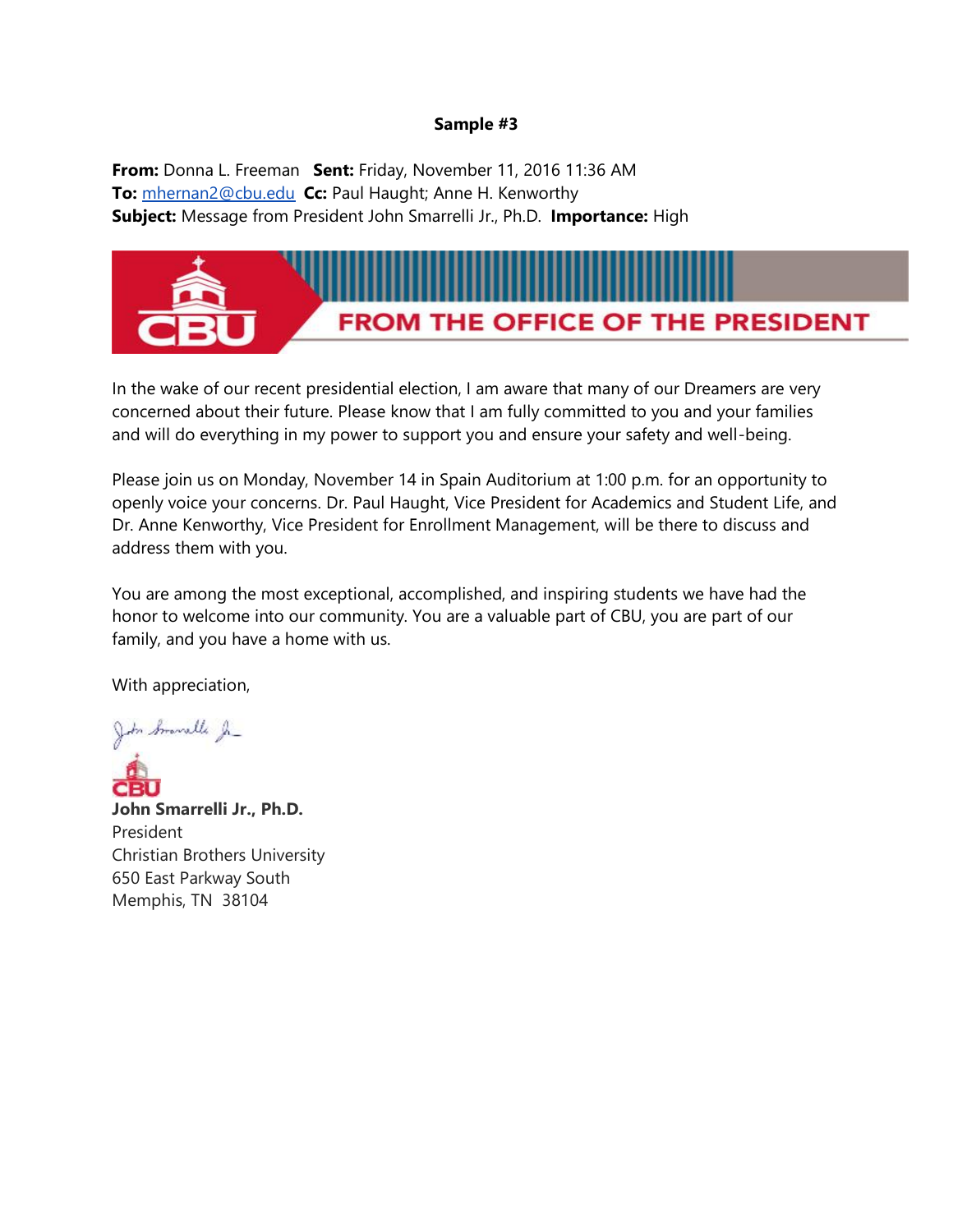## **From:** City Honors [<cityhonors@ccny.cuny.edu>](mailto:cityhonors@ccny.cuny.edu) Date: November 11, 2016 at 2:56:33 PM EST **To:** [<Gkenefa000@Citymail.Cuny.Edu>](mailto:Gkenefa000@Citymail.Cuny.Edu) **Subject: IMPORTANT!!!!: Knowing Your Rights & Resources + DACA Info**

## Dear Honors Students,

This is an uneasy time for many of us, and we know how essential it is for students to have access to knowledge and resources. Know that your advisors are available to talk about the election, so please contact us if you would like to do so.

Many students at City College are immigrants, children of immigrants, or have family and friends who are and need access to information. Attached and below are documents and information relevant to immigrants, students with DACA status, and undocumented peoples more generally.

Attached is a PDF of the fact sheet from the Immigrant Legal Resource Center that CUNY Citizenship Now circulated yesterday online. Second, is a "know your rights" document assembled by the the National Immigration Law Center that includes protocol for ICE raids and other government agency interactions that people might encounter.

IRLC Post-Election DACA Talking Points [https://gallery.mailchimp.com/3d61b9faf8104197154abb997/files/Post\\_Election\\_DACA\\_Talking\\_Points\\_ILR](http://cuny.us11.list-manage.com/track/click?u=3d61b9faf8104197154abb997&id=6602c9b39d&e=37f9892970) [C.pdf](http://cuny.us11.list-manage.com/track/click?u=3d61b9faf8104197154abb997&id=6602c9b39d&e=37f9892970)

Rights No Matter Who is President

[https://gallery.mailchimp.com/3d61b9faf8104197154abb997/files/Rights\\_No\\_Matter\\_Who\\_Is\\_President.pd](http://cuny.us11.list-manage1.com/track/click?u=3d61b9faf8104197154abb997&id=433aa227e3&e=37f9892970) [f](http://cuny.us11.list-manage1.com/track/click?u=3d61b9faf8104197154abb997&id=433aa227e3&e=37f9892970)

Lastly, here is series of links to recommended organizations and advocates who are working on behalf of immigrant and other communities in the United States, and are trusted sources of information and services.

- [American Civil Liberties Union](http://cuny.us11.list-manage.com/track/click?u=3d61b9faf8104197154abb997&id=b4cb84257a&e=37f9892970)
- [American Immigration Lawyers Association](http://cuny.us11.list-manage.com/track/click?u=3d61b9faf8104197154abb997&id=ef83bb57b5&e=37f9892970)
- [Community Initiatives for Visiting Immigrants in Confinement](http://cuny.us11.list-manage2.com/track/click?u=3d61b9faf8104197154abb997&id=bfbb66cd1f&e=37f9892970)
- [Detention Watch Network](http://cuny.us11.list-manage.com/track/click?u=3d61b9faf8104197154abb997&id=db6ecaabc9&e=37f9892970)
- [HIAS](http://cuny.us11.list-manage.com/track/click?u=3d61b9faf8104197154abb997&id=1516adc437&e=37f9892970)
- [Human Rights First](http://cuny.us11.list-manage.com/track/click?u=3d61b9faf8104197154abb997&id=a8c324cdaa&e=37f9892970)
- [Immigrant Legal Resource Center](http://cuny.us11.list-manage.com/track/click?u=3d61b9faf8104197154abb997&id=17886452a1&e=37f9892970)
- [Tahirih Justice Center](http://cuny.us11.list-manage1.com/track/click?u=3d61b9faf8104197154abb997&id=7f31dba34c&e=37f9892970)

And here are some critical "know your rights" resources that students and others can access.

- [Red Cards from the Immigrant Legal Resource Center](http://cuny.us11.list-manage.com/track/click?u=3d61b9faf8104197154abb997&id=e13b4fa3a7&e=37f9892970)
- The ACLU on [what to do](http://cuny.us11.list-manage.com/track/click?u=3d61b9faf8104197154abb997&id=44d3916a1e&e=37f9892970) if questioned about your immigration status [\(Spanish\)](http://cuny.us11.list-manage.com/track/click?u=3d61b9faf8104197154abb997&id=887a0d1965&e=37f9892970) and if ICE is at your [door](http://cuny.us11.list-manage.com/track/click?u=3d61b9faf8104197154abb997&id=47dba70550&e=37f9892970)[\(Spanish\)](http://cuny.us11.list-manage.com/track/click?u=3d61b9faf8104197154abb997&id=f0df4ea33c&e=37f9892970)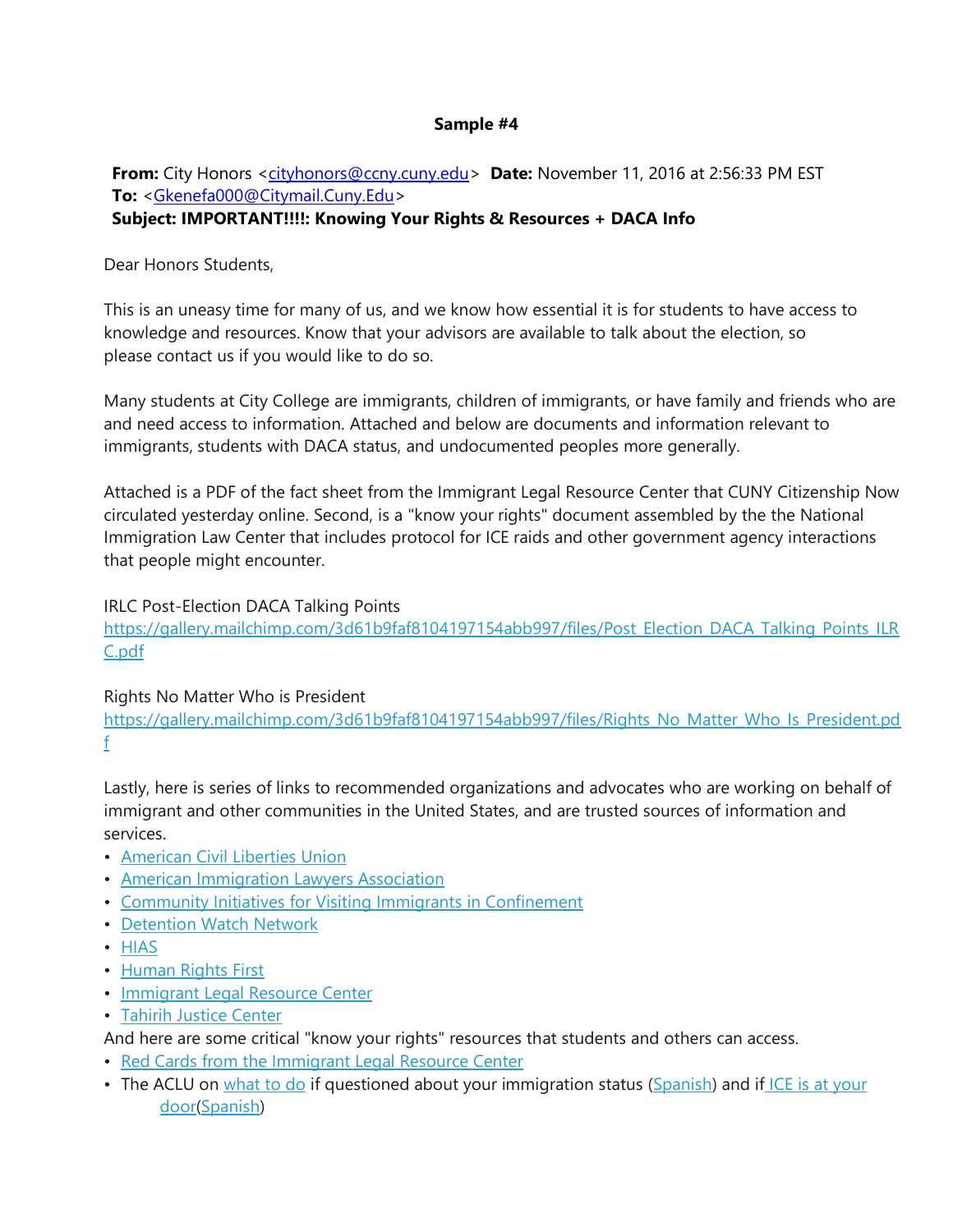- [Resources from the National Immigration Law Center, including information on the rights of those](http://cuny.us11.list-manage.com/track/click?u=3d61b9faf8104197154abb997&id=f0d069c3ea&e=37f9892970)  [participating in demonstrations](http://cuny.us11.list-manage.com/track/click?u=3d61b9faf8104197154abb997&id=f0d069c3ea&e=37f9892970)
- [A helpful list of Know Your Rights resources from Northwest Immigrant Rights Project](http://cuny.us11.list-manage1.com/track/click?u=3d61b9faf8104197154abb997&id=67883ea18b&e=37f9892970)
- [Tips for immigrant detainees and their families from Families for Freedom](http://cuny.us11.list-manage.com/track/click?u=3d61b9faf8104197154abb997&id=b9823dcc8c&e=37f9892970)

Please share these with others.

All the best,

Jennifer C. Lutton National Scholarships Coordinator City College of New York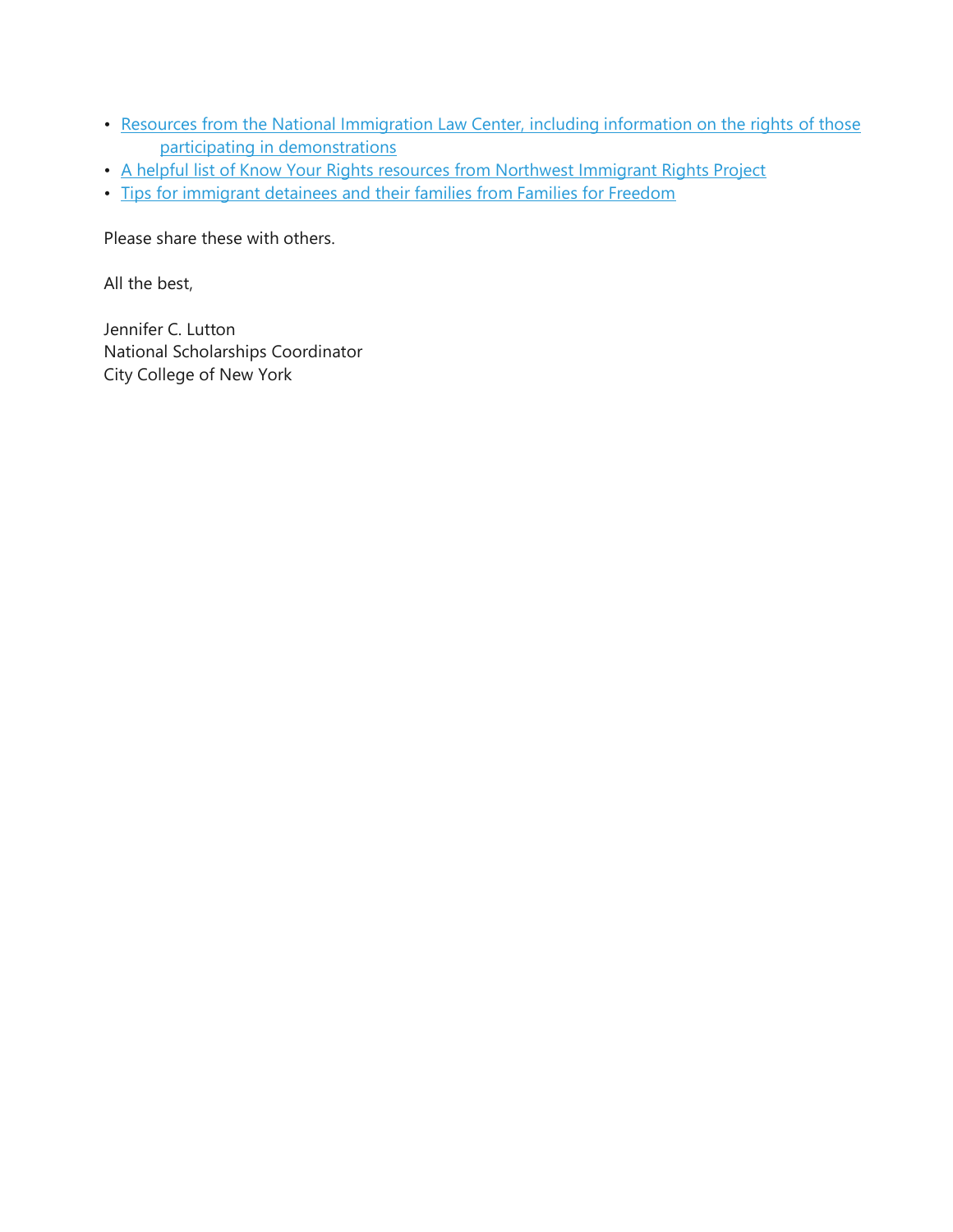



## **Preliminary Messaging to Raise Awareness about the Significant Impact of the Presidential Election on Youth Health and Well-Being.**

November 11, 2016

Since the presidential election on Tuesday, Ann & Robert H. Lurie Children's Hospital of Chicago has become aware of several reports that children and youth are experiencing significant distress. Youth who have been affected include frequently marginalized youth, such as LGBTQ youth and refugee/immigrant and undocumented children and youth, but may not be limited to these groups. For refugee/immigrant children, fear of being forcibly separated from family through deportation is clearly traumatic and threatening, especially due to many immigrant populations' emphasis on the centrality of family. Many youth risked their lives to come to the United States to reunite with family members and have themselves often escaped traumatic and life-threatening events in their home countries that propelled them to seek refuge among family and relatives in the U.S. The threat of separation from family, or of the return to life threatening circumstances, generates a sense of hopelessness and helplessness. For, LGBTQ youth, they are frightened that civil rights and broader social acceptance that has been advancing in recent years are at risk. Children of same-gender couples may also fear the dissolution of their parents' marriage and subsequent loss of guardianship. These fears increase a sense of isolation and hopelessness for this group. As a result, college and community counseling centers are being overwhelmed with the volume of calls for support, and schools are reporting instances of hate speech, racist vandalism, and having to cancel classes due to safety concerns.

There is evidence that some students have interpreted the political rhetoric as giving them permission to bully other students of color and minority status. Youth who are victimized by bullies are at risk for severe mental health concerns. Among these youth especially vulnerable are:

- $\circ$  Visible minorities due to skin color, style of dress (e.g., hijab)
- o Gender non-conforming youth
- $\circ$  Refugee/immigrant children and adolescents as this population may not receive the help they need as many of these families do not seek traditional mental health services and lack access to other sources of support
- o Recipients of DACA (Deferred Action for Childhood Arrivals) or "dreamers". For many of these youth, the US is the only country they have ever known and they are scared of both educational/employment disruption and deportation to their countries of origin, many of which are plagued by violence, and where they would be completely alone, without family, education, or employment.
- $\circ$  Those whose family members also may be undocumented and experiencing the same distress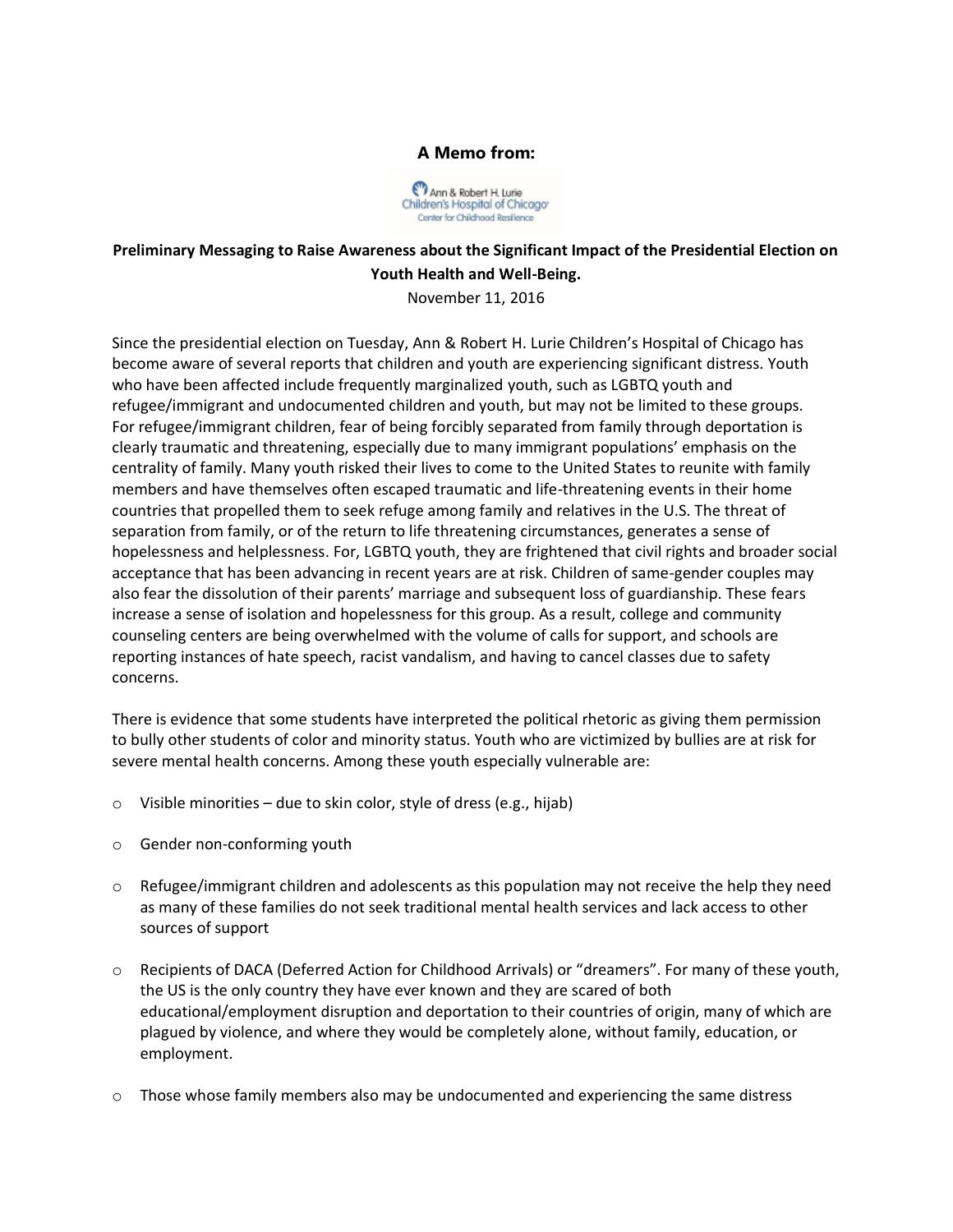- o And those with pre-existing risk factors for suicidal behavior, such as:
	- o Depression and anxiety disorders
	- o Prior suicide attempts or non-suicidal self-injurious behaviors
	- o Substance use
	- o Impulsive aggressive behavior
	- o Socially withdrawn/isolated

### **IMPORTANT STEPS ADULTS CAN TAKE TO SUPPORT YOUTH**

**1. Model positive coping and stay calm.** Communicate with your words and your behavior that you will keep them safe.

#### **2. Ensure and promote safety.**

 $\circ$  Many of the racist and hateful things people say or do are not only wrong, but also against the law. Reach out to authorities and leaders who can help hold individuals accountable for promoting hatred.

 $\circ$  Help youth identify safe spaces and safe adults who can speak up on their behalf.

#### **3. Connect with social support and decrease sense of isolation**

o Universities and schools can offer circles of support, and other safe spaces for students to express concerns and seek support.

o Connect with faith communities, a source of support for many refugee/immigrant communities. **4. Raise awareness of organized support for refugee/immigrant/LGBTQ rights**. Just knowing that there are organizations who will safeguard their rights can be reassuring to youth. Increasing their sense of control and influence over their environment and their future promotes hope. By donating to or volunteering with these organizations, adults and youth both increase social support and sense of control over their situation.

 $\circ$  It's important not to challenge or dismiss a young person's fears that prejudice will harm them. However, reassure them that there are people and organizations who will help.

o Affirm LGBTQ identities by actively showing support for LGBTQ youths' orientation, gender identity or gender expression. Support can include helping the young person attend LGBTQ youth groups, advising or attending the LGBTQ student groups at your school if you are an educator, or including a young person's LGBTQ friends in family events if you are parent or family member.

**5. Promote healthy coping.** Good ways for youth to cope include: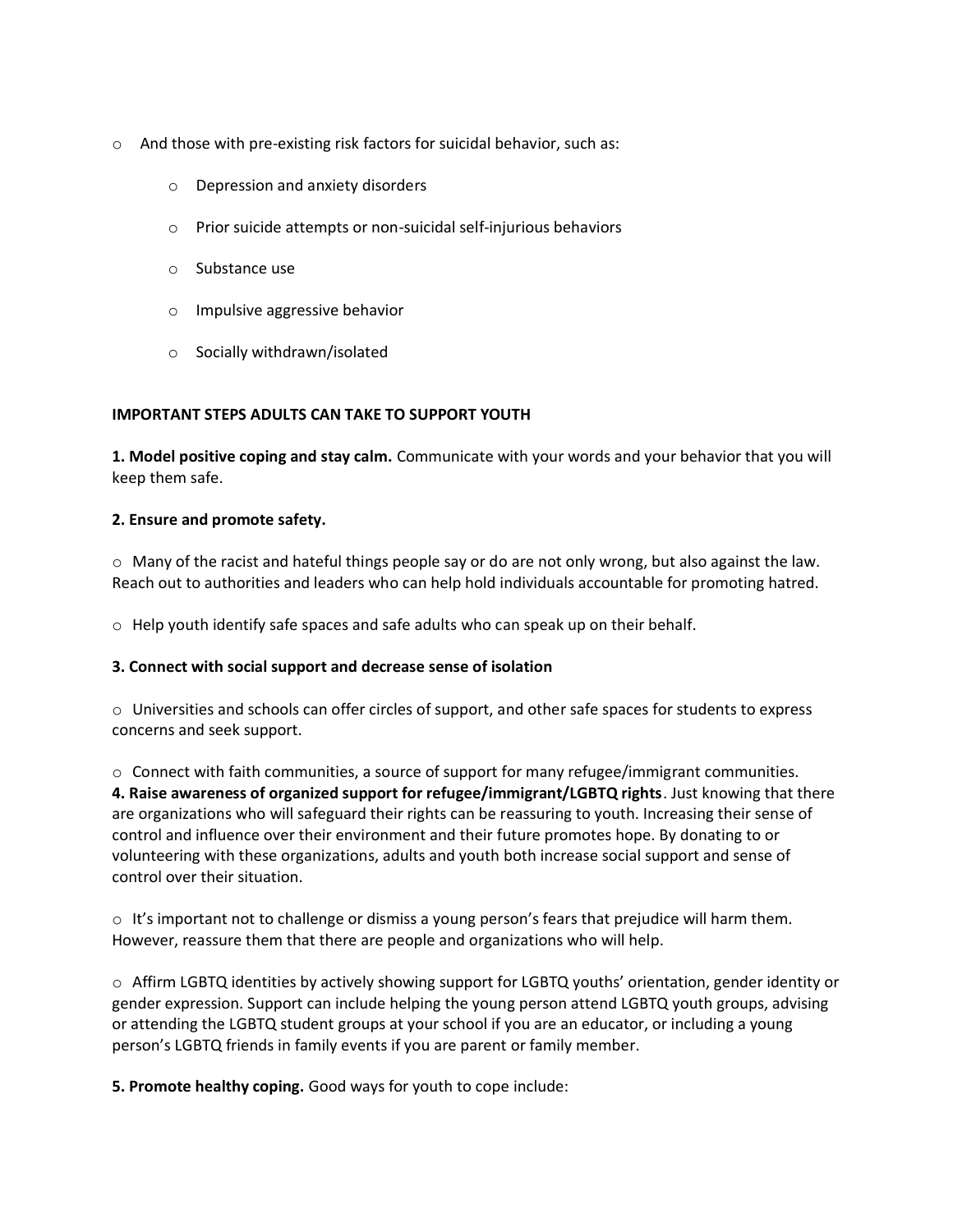- o Keeping family and school routines
- o Relaxation practice
- o Talking and spending time with family, friends, or faith communities
- o Distraction
- o Using humor
- o Scheduling pleasant activities
- o Exercising
- o Writing in a journal
- o Being creative or artistic
- o Avoiding substance use and isolation
- o Limiting media use to avoid repetitive images and messages that remind them of bad events.

#### **6. Familiarize yourself with signs of distress and signs of potential suicidality**:

- o Withdrawing from family and friends
- o Dramatic mood change
- o Threatening to kill him/herself
- o Talking, thinking, or writing about death or suicide
- o Feeling hopeless or helpless
- o Unusually reckless behaviors
- o Giving away prized possessions
- o Exposure to others' suicidal behavior

#### **KEY WAYS ADULTS SHOULD COMFORT CHILDREN**

#### **1. Remind children that 'Adults around you will protect you**.'

o Kids are scared by adult reactions, like strong emotions, violence, or talking about moving to